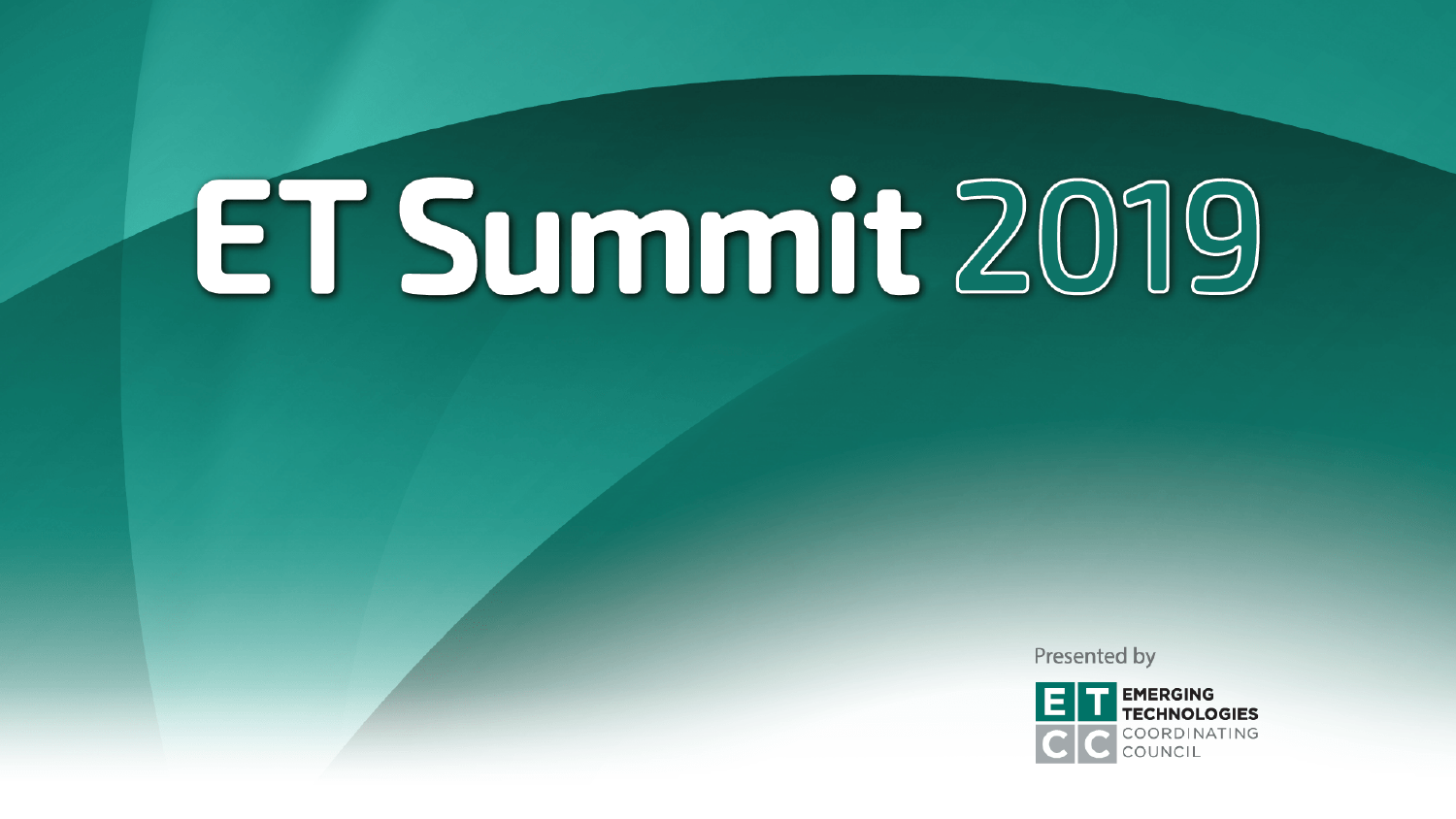

## **Pomona College**

#### Anne Eisele

#### Director, Projects and Energy Management Pomona College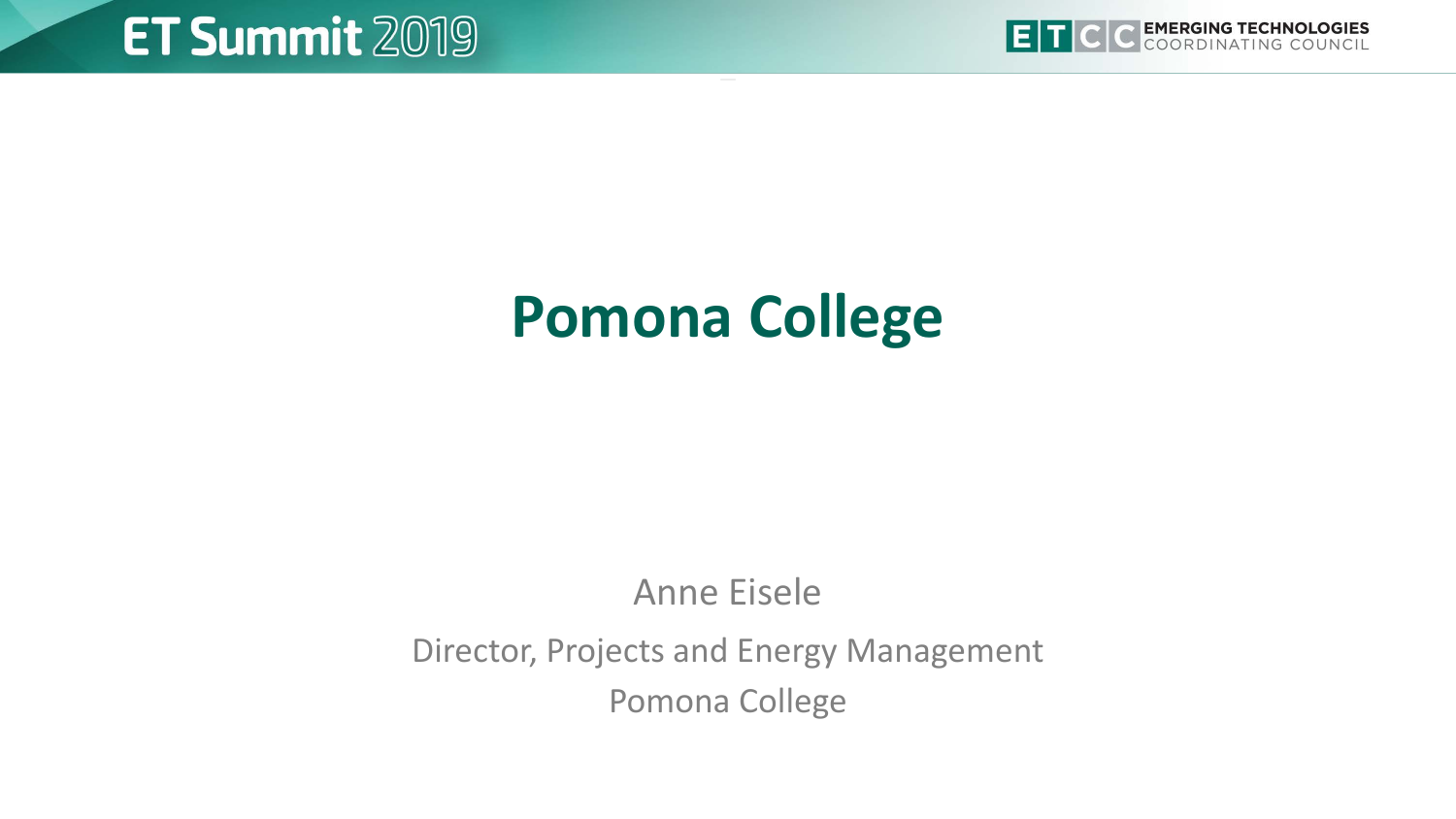

#### **Pomona College**



Pomona College's Vision October 21, 2019

Achieve CN2030 by creating a socially engaged and just environment that provides active learning experiences and powerful results.

Create an environment supported by clean energy, data analytics, and efficiently operating buildings without sacrificing comfort, reliability, or resilience.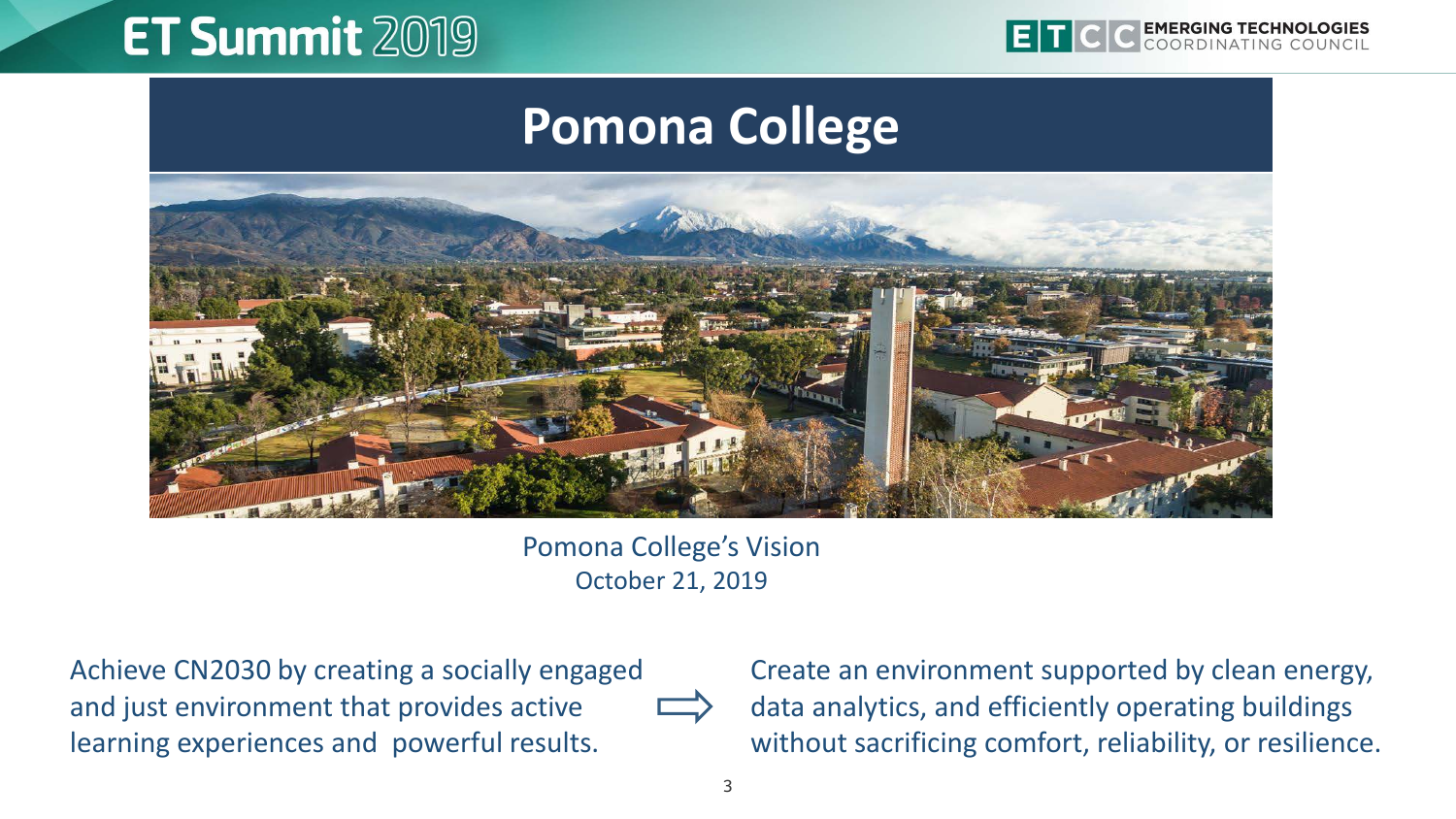